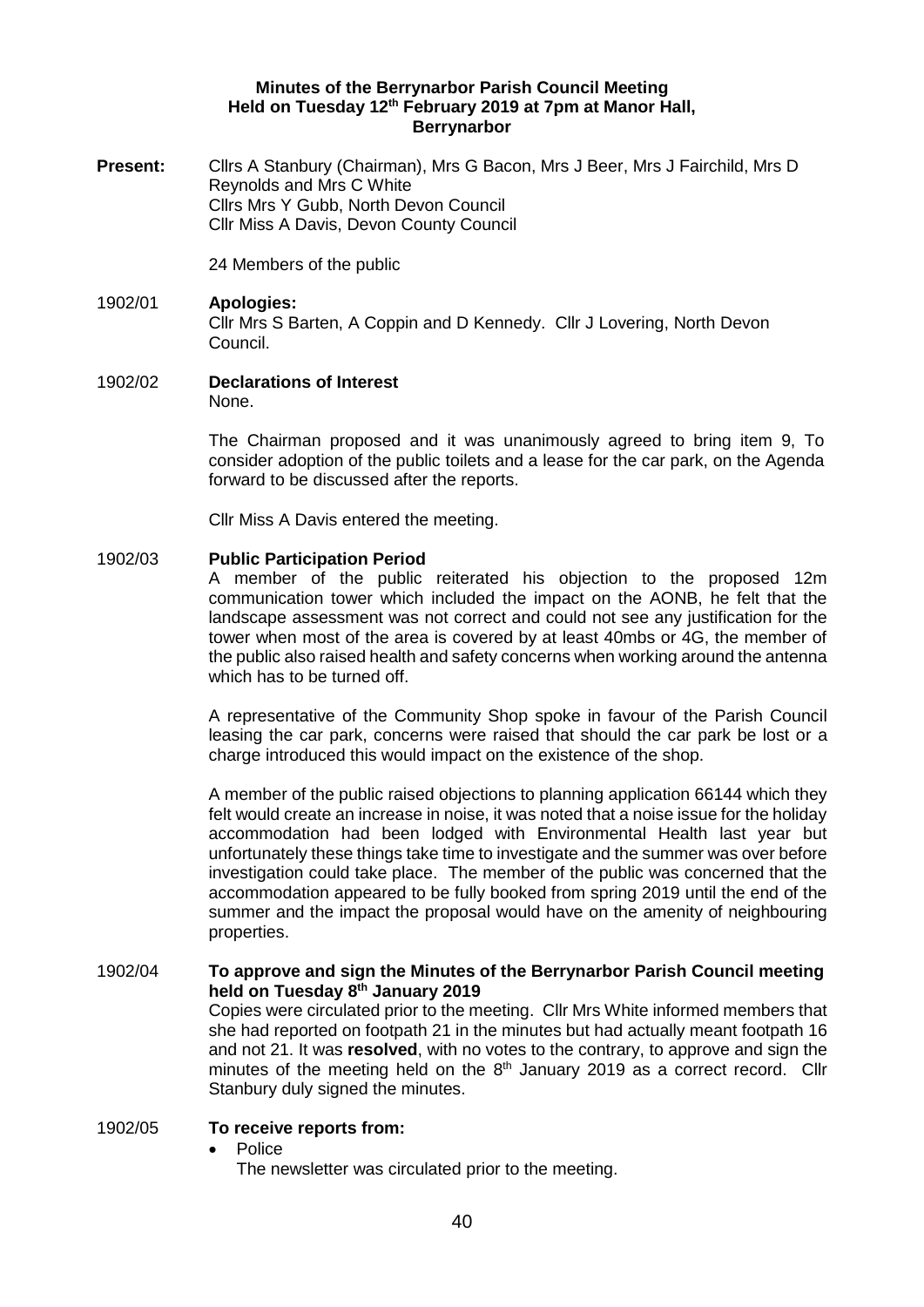- **County Councillor Miss A Davis** The report was circulated prior to the meeting and is attached as Appendix One. Cllr Miss Davis urged members to check journeys via roadworks.org before setting off due to the current works being undertaken in the area.
- District Councillors Mrs Y Gubb & J Lovering Cllr Mrs Gubb informed members that the crematorium had presented £7,000 to the North Devon Hospice from the national recycling scheme and was continuing its campaign against environmental crimes with 668 reports of flying tipping having being dealt with through 2018 along with 287 abandoned vehicles, 14 littering complaints and 89 dog fouling issues.
- Play Area Inspections Cllr Mrs J Beer Cllr Mrs Beer reported that the newly erected fence looked very nice.
- Manor Hall Cllr J Fairchild Cllr Mrs Fairchild thanked the Council for approving the repairs to the fence between the play area and the Manor Hall.
- Footpaths Mrs J Fairchild Cllr Mrs Fairchild reported that the annual reports had been sent to Devon County Council and a request had been submitted for dog friendly styles on footpath 16. Cllr Mrs Fairchild further reported that she had received a complaint with reference to barbed wire and this was being investigated with Devon County Council.
- Dog Exercise Area Cllr Mrs White It was noted that there had been an increase in dog mess not being picked up and it was agreed to ask Berry Arboriculture to move the bin in the Recreation Field as A&B had still not moved the bin.
- Meetings/Events attended by Councillors/Clerk None.

# 1902/06 **To consider adoption of the public toilets and a lease for the car park**

The Chairman reported back on the public consultation event held towards the end of January and the correspondence that had been received in relation to this item. It was noted that over 50 people at the consultation were in favour of adopting the public toilets and leasing the car park, 9 letters of support had been received, 1 objection and 1 letter detailing comments.

It was **resolved**, with no votes to the contrary, to agree in principle to adopt the public toilets and lease the car park and continue negotiations with the North Devon Council.

#### 1902/07 **Planning and Planning Correspondence** Planning Applications: to consider Planning Applications received to date.

**65844** Erection of an agricultural contractors and general agricultural storage building Location: Kendra, Haggington Hill, Berrynarbor, Ilfracombe Applicant/Agent: Mr Andrew Adams

It was **resolved**, with no votes to the contrary, to recommend APPROVAL.

**66080** Prior notification application for proposed development by telecommunications code system operators in respect of erection of one 12 metre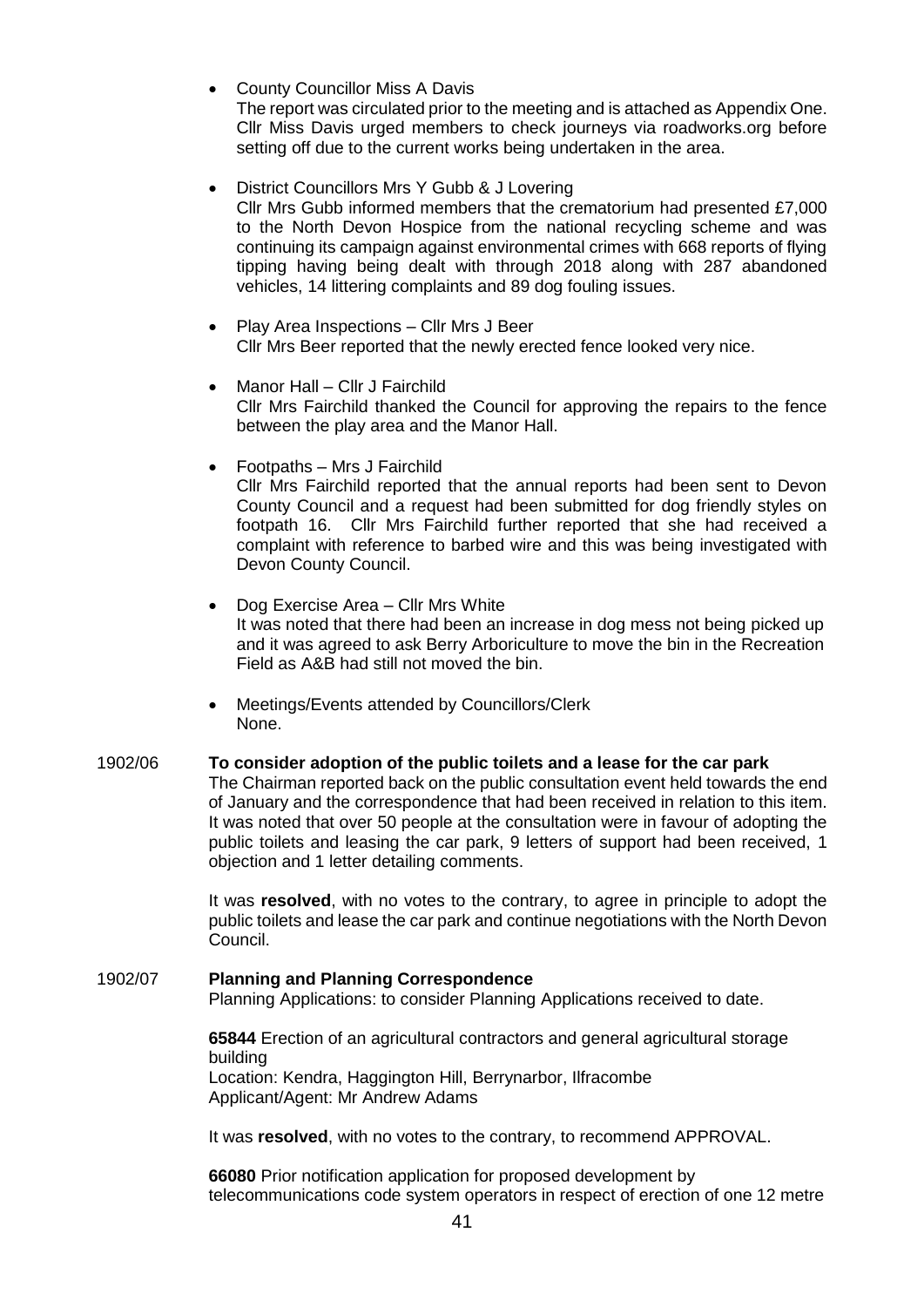high pole with radio equipment attached together with erection of one ancillary storage cabinet and compound boundary fence Location: Land at Moules Farm, Berrynarbor, Ilfracombe Applicant/Agent: Airband Community Internet Ltd

It was **resolved**, with no votes to the contrary and one abstention, to recommend REFUSAL on the grounds of location.

**66120** Extension and alterations to dwelling Location: Rivendell, Mill Lane, Berrynarbor, Ilfracombe Applicant/Agent: Mr and Mrs Balchin

It was **resolved**, with no votes to the contrary, to recommend APPROVAL.

**66144** Alterations to dwelling to include adding/replacement of doors and Juliet balcony Location: The Old Rectory, Berrynarbor, Ilfracombe Applicant/Agent: Mr Jamie Singer

It was **resolved**, with no votes to the contrary, to recommend APPROVAL subject to no adverse impact on the amenity of neighbouring properties.

#### Planning Decisions:

The Planning Authority has given Approval for:

**65987** Approval of details in respect of discharge of condition 4 (provision of new tree planting) attached to planning permission 60232 extension to dwelling and formation of balcony at Treetops, Old Coast Road, Berrynarbor, Ilfracombe

**65665** Conversion of rural building to dwelling (amended plans) at Land off Birdswell Lane, Berrynarbor

**65966** Extension and alterations to dwelling together with loft conversion at Newberry Wood, Newberry Hill, Berrynarbor, Ilfracombe

It was **resolved**, with no votes to the contrary, to note the information.

1902/08 **Matters to Note** (correspondence is available from the Clerk unless otherwise stated)

- Completion of Monthly Defibrillator report
- DALC February Newsletter
- February Combe Martin, Berrynarbor and East Down Police Newsletter
- Temporary Closure of Manor Hall and relocation of March & April Parish Council meetings
- Decision notice from the North Devon Council to list Ye Old Globe Inn, Berrynarbor as an Asset of Community Value (information has already been circulated)
- Thank you letter for supporting the application to list Ye Old Globe Inn, Berrynarbor as an Asset of Community Value (information has already been circulated)
- Temporary Prohibition of Through Traffic, B3230 New Barnstaple Road Ilfracombe, 28th February 2019 to 28th February 2019
- Clerks & Councils Direct January 2019
- Receipt of Community Resilience Grant Funding

It was noted that grant funding had been received for the purchase of equipment towards community resilience and the equipment for the flood wardens had been purchased accordingly.

It was **resolved**, with no votes to the contrary, to note the information.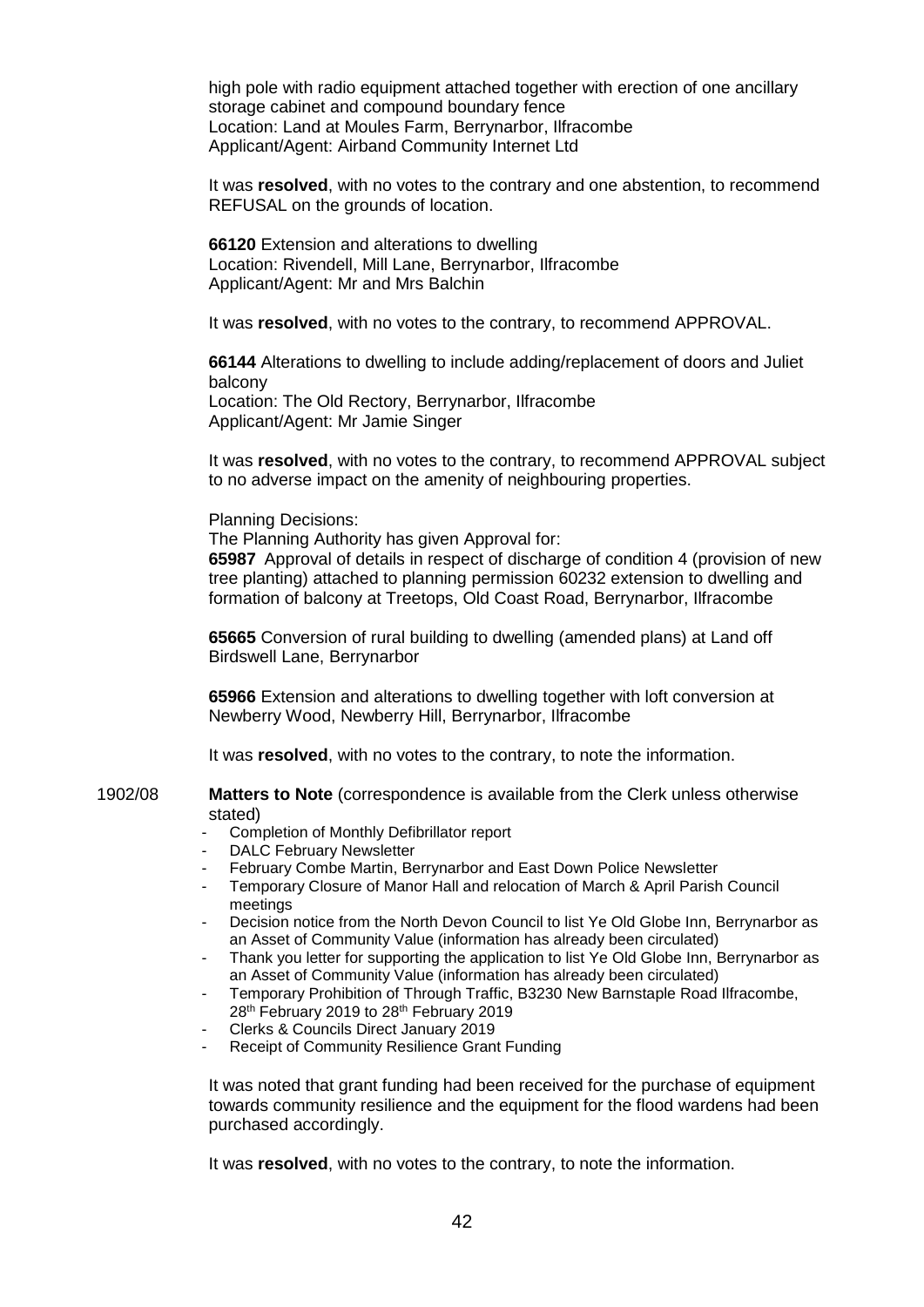## 1902/09 **To approve payments and receipts to date and receive budget review** The following payments were received:

# **Payments 9th January 2019 – 12th February 2019**

| <b>Clerk's February Salary</b>                 |                                    | £310.10 (Net) |
|------------------------------------------------|------------------------------------|---------------|
| Expenses: Mileage                              | 12/02/2019 39 miles @ 0.45 =£17.55 |               |
| 1 ream of A4 Paper                             |                                    | £4.39         |
| Laptop case                                    |                                    | £12.99        |
| <b>Batteries for Torches</b>                   |                                    | £7.85         |
| Total:                                         |                                    | £352.88       |
| <b>HMRC PAYE</b>                               |                                    | £77.40        |
| <b>Toilet Cleaning January</b>                 |                                    | £100          |
| <b>Public Toilets Maintenance</b>              |                                    | £178.66       |
| Berrynarbor Manor Hall Trust, Hall Hire        |                                    | £13           |
| WesternWeb Limited, Members' Area              |                                    | £108          |
| Fremington Parish Council, Photocopying        |                                    | £2.32         |
| Seton, Resilience Equipment                    |                                    | £341          |
| Berry Arboriculture, hedge cutting, Pitt Hill  |                                    | £437.50       |
| Mrs J Fairchild, Toilet Roll                   |                                    | £11.76        |
| <b>Payments total:</b>                         |                                    | £1,622.52     |
| Receipts 9th January 2019 - 12th February 2019 |                                    |               |
| Interest                                       |                                    | £0.71         |

It was **resolved**, with no votes to the contrary, to approve the above payments and receipts.

#### 1902/10 **To consider contribution towards the electricity cost of the Church for the Christmas lights**

Resilience Grant Funding **EXALL EXALL RESILIENCE** E380 Receipts total: **E380.71** 

Members were informed that the cost for the electricity for the lights over the Christmas period had been £24.72. It was **resolved**, with no votes to the contrary, to contribute the full amount of £24.72 for the cost of the electricity.

## 1902/11 **To consider the purchase of further lighting and the use of the Yew tree in the Churchyard as a Christmas tree** (item requested by Cllr Mrs Barton & Mrs Bacon)

Members were informed that the current position used for the Christmas Tree was causing access issues to the garage of a neighbouring property, it had been suggested that the Yew tree in the Churchyard be lite with Christmas lights in future years. Members were further informed that the Church did not have any objections to the tree being lite, however, the lights would need to be erected in advance and left in situ due to the equipment needed to erect and permission would need to be sought. It was **resolved**, with no votes to the contrary, to pursue lighting the Yew tree in the Churchyard.

## 1902/12 **To consider replacement of the rotten bench in the Manor Hall Play Area**  It was **resolved**, with no votes to the contrary to replace the rotten bench. Cllr Miss Davis offered some funding towards the project, the Council thanked Miss Davis for her kind offer and it was agreed for the Clerk to liaise with Miss Davis for the replacement.